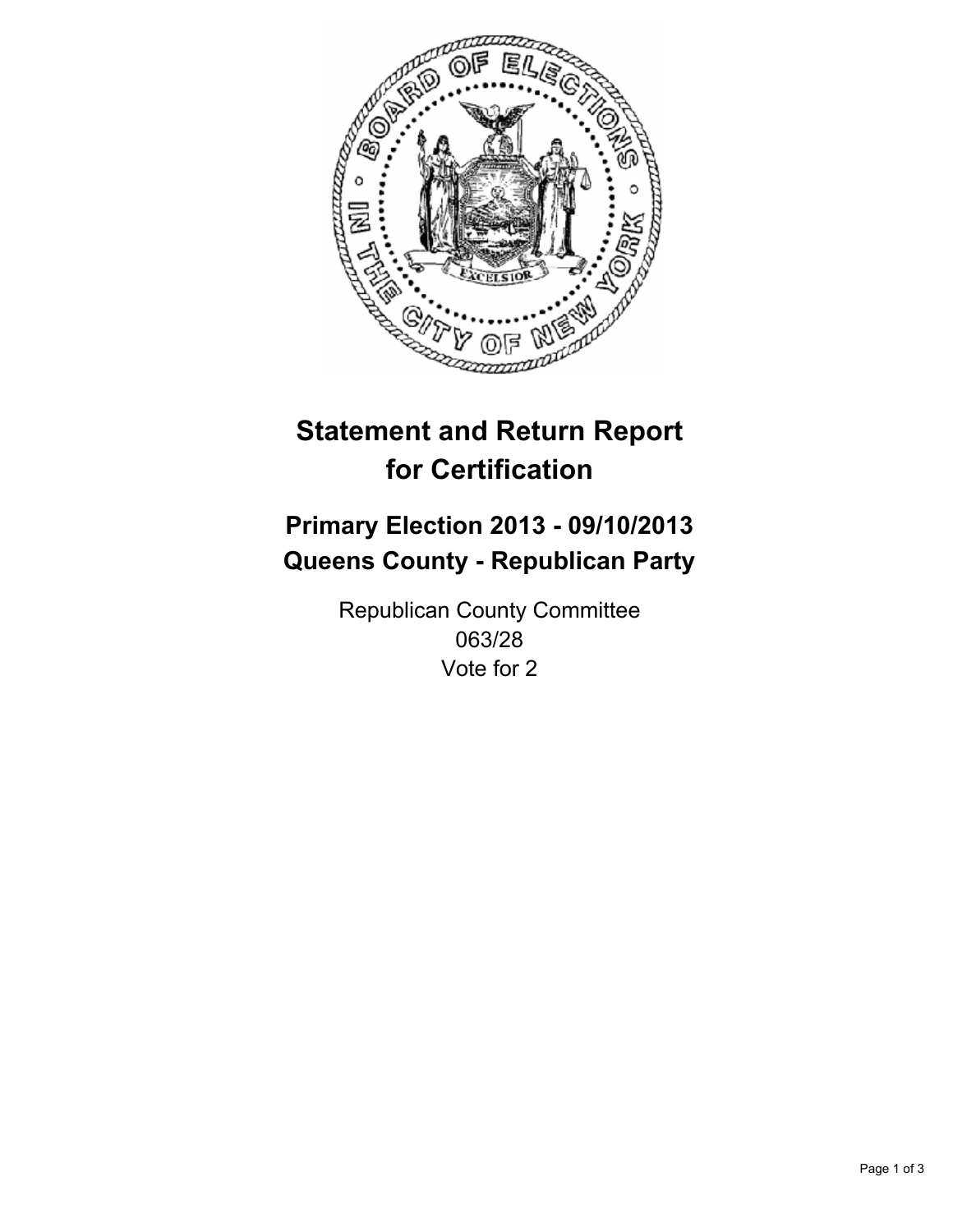

### **Assembly District 28**

| <b>EMERGENCY</b>          | 0  |
|---------------------------|----|
| ABSENTEE/MILITARY         |    |
| <b>FEDERAL</b>            | 0  |
| SPECIAL PRESIDENTIAL      | 0  |
| <b>AFFIDAVIT</b>          | 0  |
| DANIEL R MICHEL           | 15 |
| KIMBERLY B. LUNSER-ADAMEK | 5  |
| <b>KA SHUEN YUEN</b>      |    |
| SALVATORE CALI            | 11 |
| <b>Total Votes</b>        | 38 |
|                           |    |